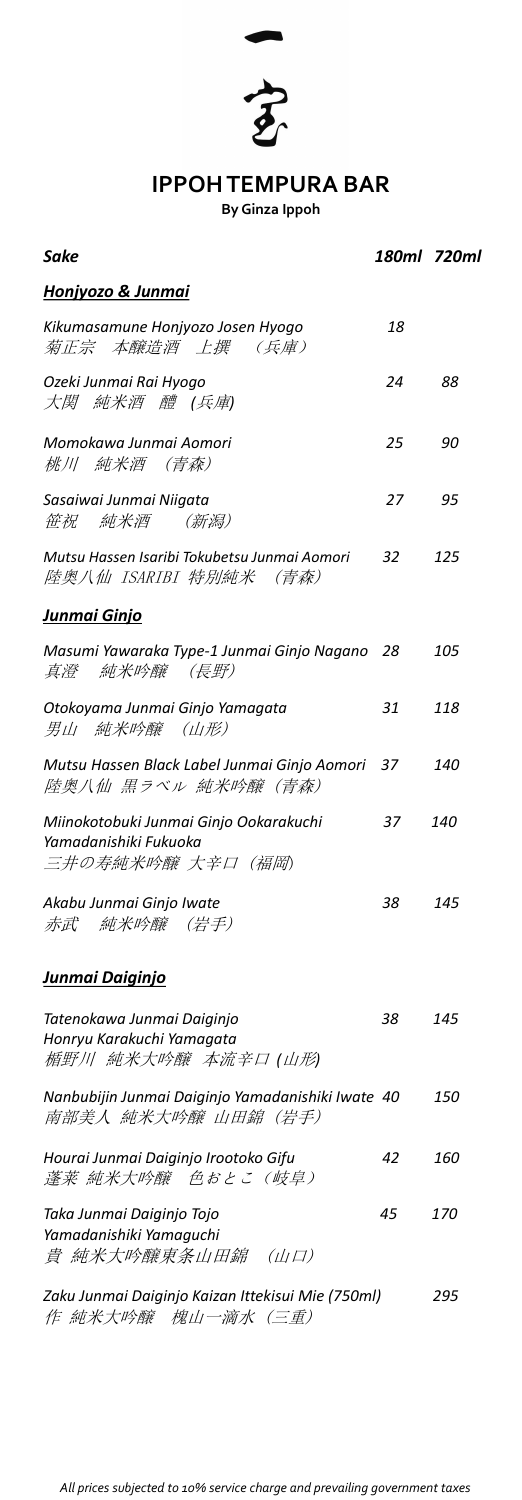*Wine by The Glass*

*Champagne*

*Taittinger NV 18*

#### *White Wine*

| <b>Red Wine</b>                                                          |    |
|--------------------------------------------------------------------------|----|
| Joseph Faiveley Bourgogne Chardonnay 2019<br><b>Burgundy, France</b>     | 24 |
| <b>Mount Riley Pinot Gris 2021</b><br>Marlborough, New Zealand           | 18 |
| Xanadu Exmoor Sauvignon Blanc Semillon 2020<br>Margaret River, Australia | 16 |

*Torres Altos Ibericos Crianza 2016 18*

| Xanadu Exmoor Shiraz 2018<br>Margaret River, Australia<br>Joseph Faiveley Bourgogne Pinot Noir 2020<br><b>Burgundy, France</b><br>Tsukuchi Genshu<br>Benichu 19<br><b>Champagne</b>                                    | Rioja, Spain |            |
|------------------------------------------------------------------------------------------------------------------------------------------------------------------------------------------------------------------------|--------------|------------|
|                                                                                                                                                                                                                        |              | <i>19</i>  |
| Umeshu (60ml)<br>Ohshukubai<br>Henri Giraud Esprit Esprit NV 375ml (half)<br><b>Taittinger NV</b><br><b>Henri Giraud MV16 AY Grand Cru</b><br>Cristal 2013<br><b>Mineral Water (750ml)</b><br>San Pellegrino Sparkling |              | 26         |
|                                                                                                                                                                                                                        |              |            |
|                                                                                                                                                                                                                        |              | 12         |
|                                                                                                                                                                                                                        |              | <i>18</i>  |
|                                                                                                                                                                                                                        |              | <i>20</i>  |
|                                                                                                                                                                                                                        |              |            |
|                                                                                                                                                                                                                        |              | 78         |
|                                                                                                                                                                                                                        |              | 118        |
|                                                                                                                                                                                                                        |              | <i>480</i> |
|                                                                                                                                                                                                                        |              | <i>620</i> |
|                                                                                                                                                                                                                        |              |            |
|                                                                                                                                                                                                                        |              | <i>10</i>  |

*Acqua Panna Still 10*

### *All prices subjected to 10% service charge and prevailing government taxes*





# **IPPOH TEMPURA BAR**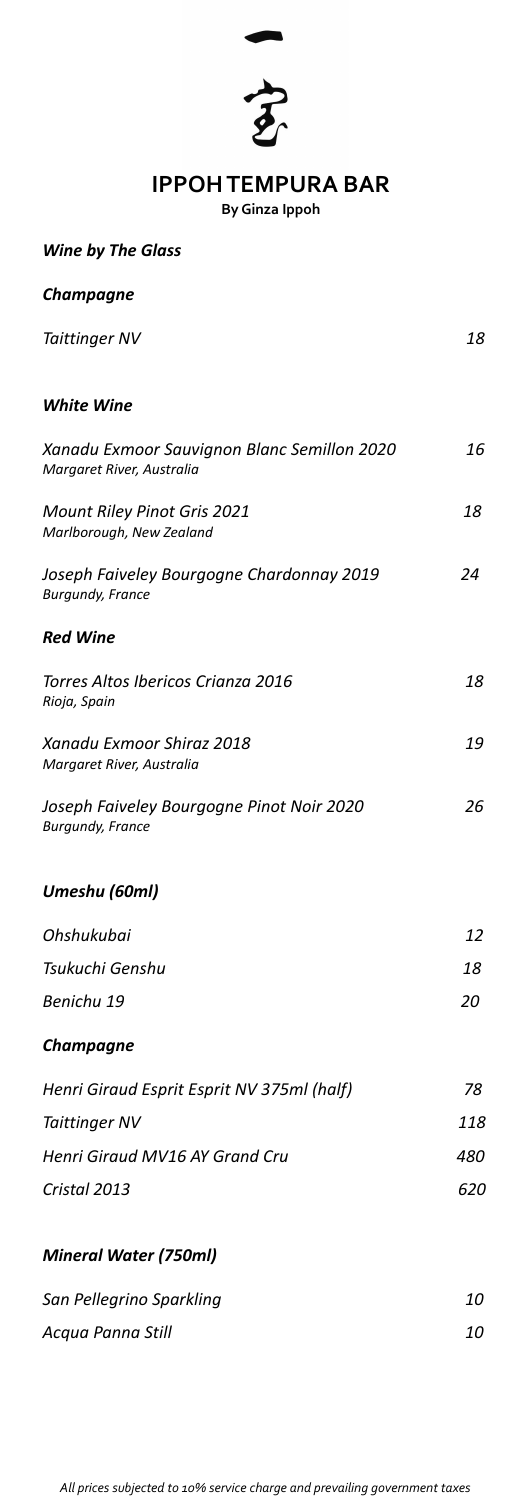#### *White Wine*

| Xanadu Exmoor Sauvignon Blanc Semillon 2020<br>Margaret River, Australia                    | 75         |
|---------------------------------------------------------------------------------------------|------------|
| <b>Mount Riley Pinot Gris 2021</b><br>Marlborough, New Zealand                              | 85         |
| Joseph Faiveley Bourgogne Chardonnay 2019<br><b>Burgundy, France</b>                        | <i>110</i> |
| Les Heritiers Du Comte Lafon Vire-Clesse 2019<br><b>Burgundy, France</b>                    | 145        |
| Battenfeld Spanier Mölsheim Riesling Trocken 2019<br>Rheinhessen, Germany                   | <i>160</i> |
| Domaine Huet Vouvray Le Haut-Lieu Sec 2019<br>Loire Valley, France                          | <i>170</i> |
| Domaine Billaud-Simon Chablis 1er Cru<br>Montee de Tonnerre 2018<br><b>Burgundy, France</b> | <i>190</i> |
| Dönnhoff Hermannshöhle Riesling GG Trocken 2011<br>Nahe, Germany                            | 320        |
| Domaine Didier Dagueneau Silex 2018                                                         | <i>400</i> |

*Pouilly-Fumé, France*

*Olivier Leflaive Puligny Montrachet 1er Cru Les Folatieres 2017 520 Burgundy, France*

### *Red Wine*

| Torres Altos Ibericos Crianza 2016<br>Rioja, Spain                     | 85         |
|------------------------------------------------------------------------|------------|
| Xanadu Exmoor Shiraz 2018<br>Margaret River, Australia                 | 90         |
| Joseph Faiveley Bourgogne Pinot Noir 2020<br><b>Burgundy, France</b>   | 115        |
| Les Bertrand Julienas 100% 2019<br>Beaujolais, France                  | 135        |
| Le Volte Dell'Ornellaia 2019<br>Tuscany, Italy                         | 150        |
| Stags Leap Cabernet Sauvignon 2016<br>Napa Valley, California          | <i>160</i> |
| Benjamin Leroux Gevrey Chambertin 2017<br><b>Burgundy, France</b>      | <i>260</i> |
| Francois Bertheau Chambolle Musigny 1er Cru<br><b>Les Charmes 2015</b> | 380        |
| <b>Burgundy, France</b>                                                |            |

### *All prices subjected to 10% service charge and prevailing government taxes*



**IPPOH TEMPURA BAR**